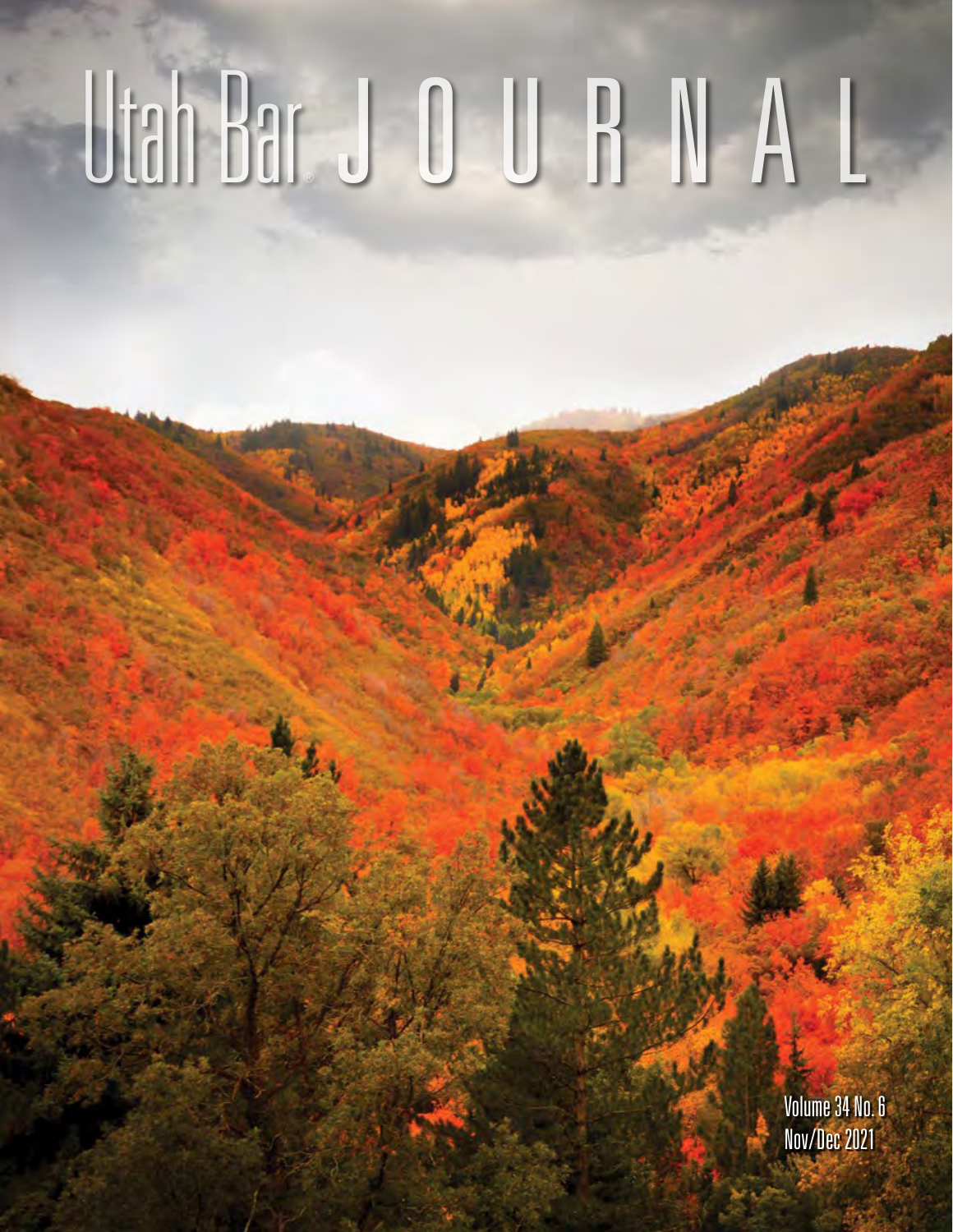## **There's a Shark in the "Safe Harbor"!**

by Keith A. Call

"Just when you thought it was safe to go back in the water…"

– Peter Benchly, *Jaws*

The Utah Supreme Court Rules of Practice provides an ethics safe harbor for lawyers whose conduct complies with an ethics advisory opinion. Recently, however, the Utah Supreme Court issued an opinion that puts Utah lawyers on notice that the safe harbor may not be as safe as they previously thought.

#### **What Are Ethics Advisory Opinions?**

The Ethics Advisory Opinion Committee (EAOC) is a standing committee of the Utah State Bar. It answers requests for ethics advisory opinions related to the practice of law. *See Office of Professional Conduct v. Bowen* (*In re Discipline of Bowen*), 2021 UT 53, ¶ 24 n.5, — P.3d —. *Rules Governing the Ethics Advisory Opinion Committee*, *available at* https://www.utahbar. org/rules-governing-eaoc/ (last visited Sept. 27, 2021). The EAOC is comprised of fourteen voting members, who are active Bar members. These members are appointed by the Bar President, a Bar Commissioner, and the EAOC Chair. *See Ethics Advisory Opinion Committee Rules of Procedure*, *available at* https://www.utahbar.org/eaoc-rules-procedure/ (last visited Sept. 27, 2021).

The EAOC typically issues a handful of advisory opinions each year, responding to ethical questions it receives. EAOC opinions can be viewed on the internet at https://www.utahbar.org/ eaoc-opinion-archives/ (last visited Sept. 28, 2021). EAOC opinions can be useful tools in determining whether lawyer conduct complies with the Rules of Professional Conduct. Over 250 EAOC opinions are currently published on the Bar's website. Topics are wide ranging, and include opinions on such things as attorney-client relationships, conflicts of interest, fees, and trust accounts.

#### **What Is the Safe Harbor?**

There is some natural tension between the EAOC and the courts. Of course, the Utah Supreme Court has a constitutional mandate to "govern the practice of law," including "discipline of persons admitted to practice law." Utah Const. art. VIII, § 4. This begs the question of what effect an ethics opinion of fourteen members of Bar, appointed by the Bar, can really have. The supreme court has not hesitated to flex its muscles in this arena. For example, in *Sorensen v. Barbuto*, 2008 UT 8, ¶¶ 26–28, 177 P.3d 614, the supreme court expressly "vacated" EAOC Opinion No. 99-03, which had opined that it was okay for a defense lawyer to have *ex parte* contact with a personal injury litigant's treating physician.

The Supreme Court Rules of Practice address this tension by providing a "safe harbor" for conduct that complies with an EAOC opinion. Under *former* Rule 14-504(d), a lawyer's conduct fell within the safe harbor if his or her conduct was "expressly approved" by an EAOC opinion. *See* Sup. Ct. R. Pro. Prac. 14-504(d) (March 5, 2012). That rule was amended in 2012 to provide broader safe harbor protection. The current safe harbor rule states:

The OPC may not prosecute a Utah lawyer for conduct that complies with an ethics advisory opinion that has not been withdrawn at the time of the conduct in question. No court is bound by an ethics opinion's interpretation of the Rules of Professional Conduct or Licensed Paralegal Practitioner Rules of Professional Conduct.

*KEITH A. CALL is a shareholder at Snow, Christensen & Martineau. His practice includes professional liability defense, IP and technology litigation, and general commercial litigation.*

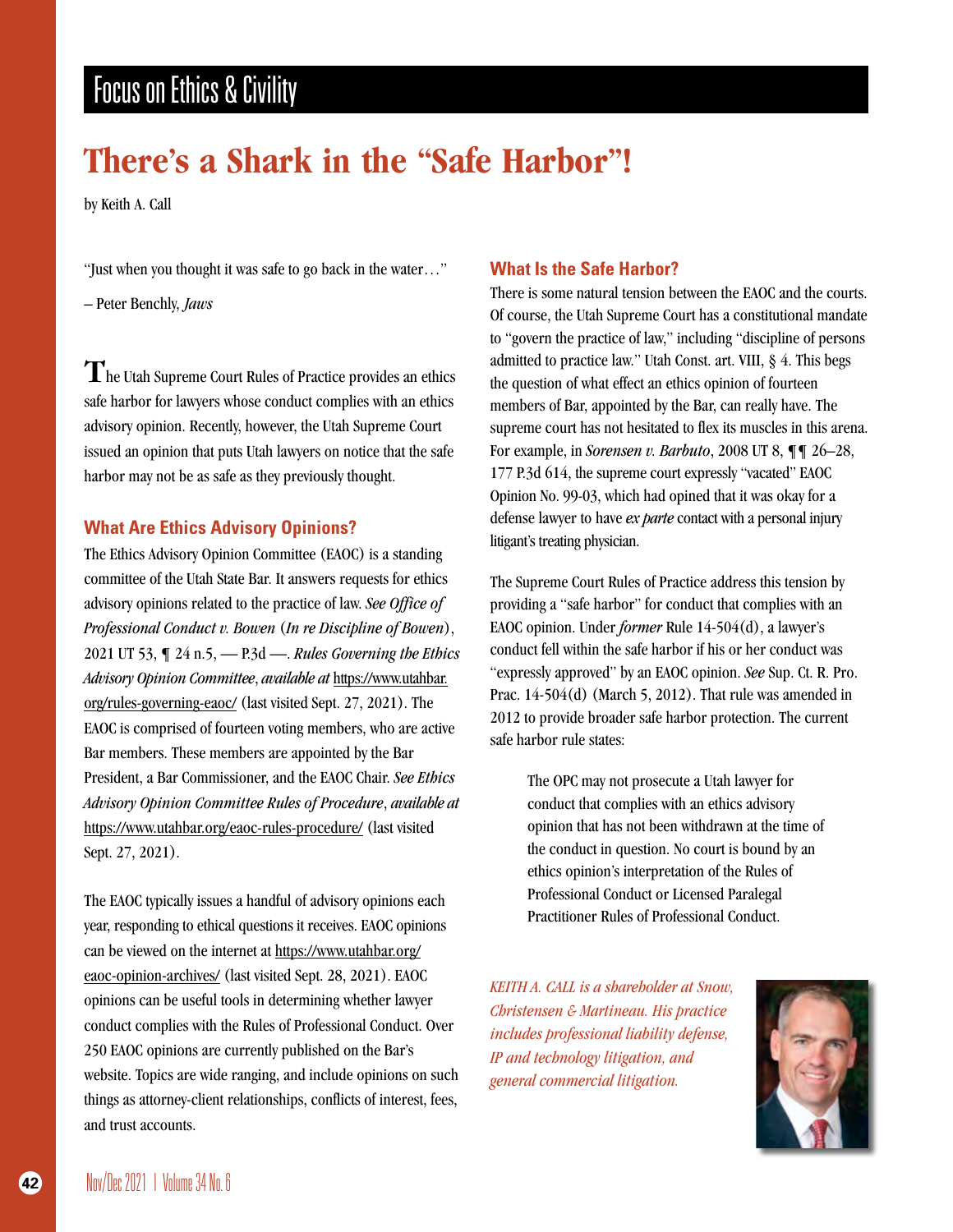Sup. Ct. R. Pro. Prac. 11-522(a). While the former rule required "express approval" for the safe harbor provisions to apply, the current rule provides safe harbor protection for "implicit approval." "Implicit approval requires only that the ethics advisory opinion could be reasonably read to endorse the lawyer's conduct." *Bowen*, 2021 UT 53, ¶ 62. If an EAOC opinion expressly or implicitly approves the conduct and has not been withdrawn, the OPC may not prosecute the lawyer for such conduct, thus providing a "safe harbor" for the lawyer.

#### **Beware of Sharks!**

Under a recent Utah Supreme Court decision, however, serious danger lurks in the harbor. In *Bowen*, a three-justice majority opinion latched onto the "has not been withdrawn" language of the safe harbor rule to hold a lawyer was subject to discipline for conduct that complied with an EAOC opinion because the EAOC's interpretation of the relevant Rule of Professional Conduct had previously been rejected by the court. The court concluded that a lawyer's reliance on EAOC Opinion 136 was unreasonable because of the supreme court's decision in *Utah State Bar v. Jardine* (*In re Discipline of Jardine*), 2012 UT 67, 289 P.3d 516. *See Bowen*, 2021 UT 53, ¶¶ 57, 63. In other

words, if the court has rejected the EAOC's interpretation of a Rule of Professional Conduct, a lawyer will no longer be entitled to safe harbor protection under the EAOC opinion.

The real danger is that a lawyer may not know an EAOC opinion has been "withdrawn" or otherwise rejected, and it can be difficult to tell. For example, you can read EOAC Opinion 136 on the Bar's website and on Westlaw without seeing any indication that EOAC's opinion on when a lawyer's retainer may be considered "earned" and deposited into the lawyer's operating account has been "withdrawn" or in any way compromised. *See* Utah Eth. Op. 136, 1993 WL 755253 (1993); *id*., https://www.utahbar.org/wp-content/uploads/2017/ 12/1993-136.pdf (last visited Sept. 28, 2021). There is no red flag or other indication that these opinions have been rejected by the Utah Supreme Court. The same is true for EOAC Opinion 99-03, which the supreme court expressly "vacated" in *Sorensen*, 2008 UT 8, ¶¶ 26–28. *See* Utah Ethics Op. 99-03, 1999 WL 396999 (1999); *id*. https://www.utahbar.org/wp-content/uploads/2017/12/ 1999-03.pdf (last visited Sept. 29, 2021). Even more alarming is the fact that you can read the *Jardine* decision and not understand that the supreme court "withdrew" or otherwise overruled Opinion 136. *See Jardine*, 2012 UT 67, ¶¶ 40–43, 52–53.